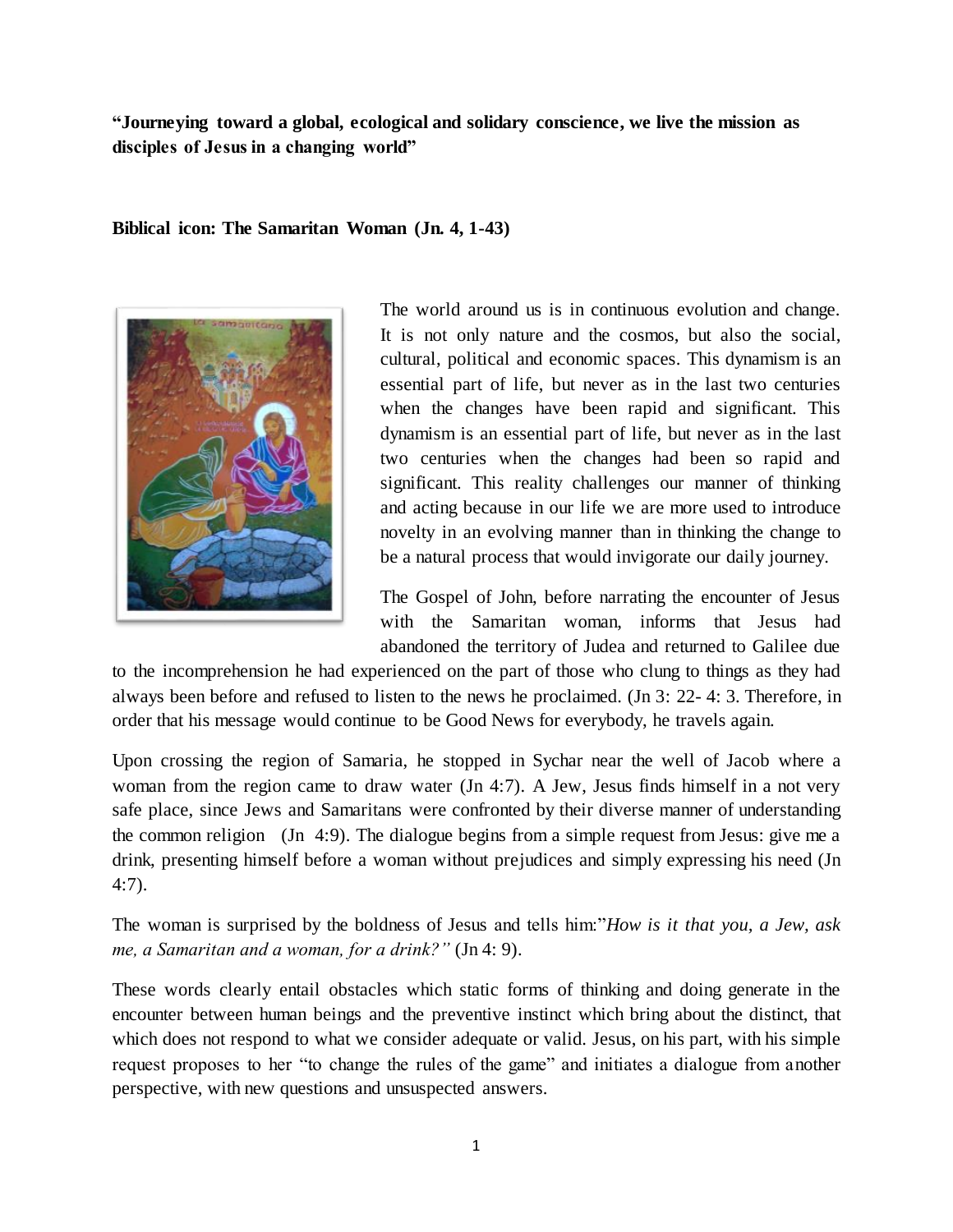Jesus does not justify his boldness, but dares her again, questioning her contingent manner of seeing God and her incompetence to see the transformation which could emanate in the encounter. "*If you only knew who it is, who is asking you for a drink, you yourself would have asked me and I would have given you living water."* (Jn. 4: 10).

The Samaritan woman has difficulty to understand the words of Jesus because she is incapable of situating them in any known situation. She can only interpret them from her tradition and her routine character: "*Sir, you have no bucket, and this well is deep; where is your living water? Are you greater than our ancestor Jacob, who gave us this well, and drank from it himself, together with his sons and his cattle?"* (Jn. 4:12). But the God who reveals himself in Jesus is gift, *gratuidad, abundance …* life who does not allow himself to be trapped in "the wells" where we always go to drink, wherein we satiate our questions, refresh our ideas and concepts and soak our customs and rituals every day. Jesus questions that manner of acting and invites us to go to the spring where everything flows and nothing stagnates, to that spring which "*spring up to produce eternal life"* (Jn 4: 13-14), because what is proper of God is not eternal stability but continuous dynamism who receives us in our circumstances, in growth and limit, in progress and in retrocessions.

The woman finally discovers the value of the proposal of Jesus and desires it, but she seeks to receive it from outside, who could be another to provide her: "*Sir, give me this water, that I may never be thirsty, and never have to come here to draw water"* (Jn 4: 15). But Jesus invites her to make an interior, personal path by welcoming her without prejudices, without blameworthiness. (Jn 4: 16-18). The dialogue with him is leading her to encounter her very self, with her wounds, her fears, but also with possibilities and richness. Little by little she is discovering in Jesus a wider horizon for her existence and she dares to ask him the question, that will allow her to open herself to a new conscience not only of herself but of God who sustains her: "*Sir, I see that you are a prophet. Our parents came to this mountain to worship God, but you claim that Jerusalem is the only place to worship God"* (Jn. 4: 19-20).

In his response Jesus offers her more than what she expects, by inviting her to seek God beyond accustomed spaces, beyond the frontiers separating the sacred from the profane. She asks him about the adequate place for God in history and he proposes to find it in "spirit and truth" (Jn 4: 21-24), that is, in the path of life, through the processes of discernment, from a more wholistic new awareness of the world and the cosmos.

The words of Jesus, read from our time today, not only denounces the falseness of a religion centered on its own securities, but he is also proposing a new religious experience which, maintained in the creator dynamism of the *Ruah* of God, impels us to leave the known to open ourselves to receive the seeds of the Kingdom which fill our world and sustain us to live in it as transforming agents and co-responsible of its present and future.